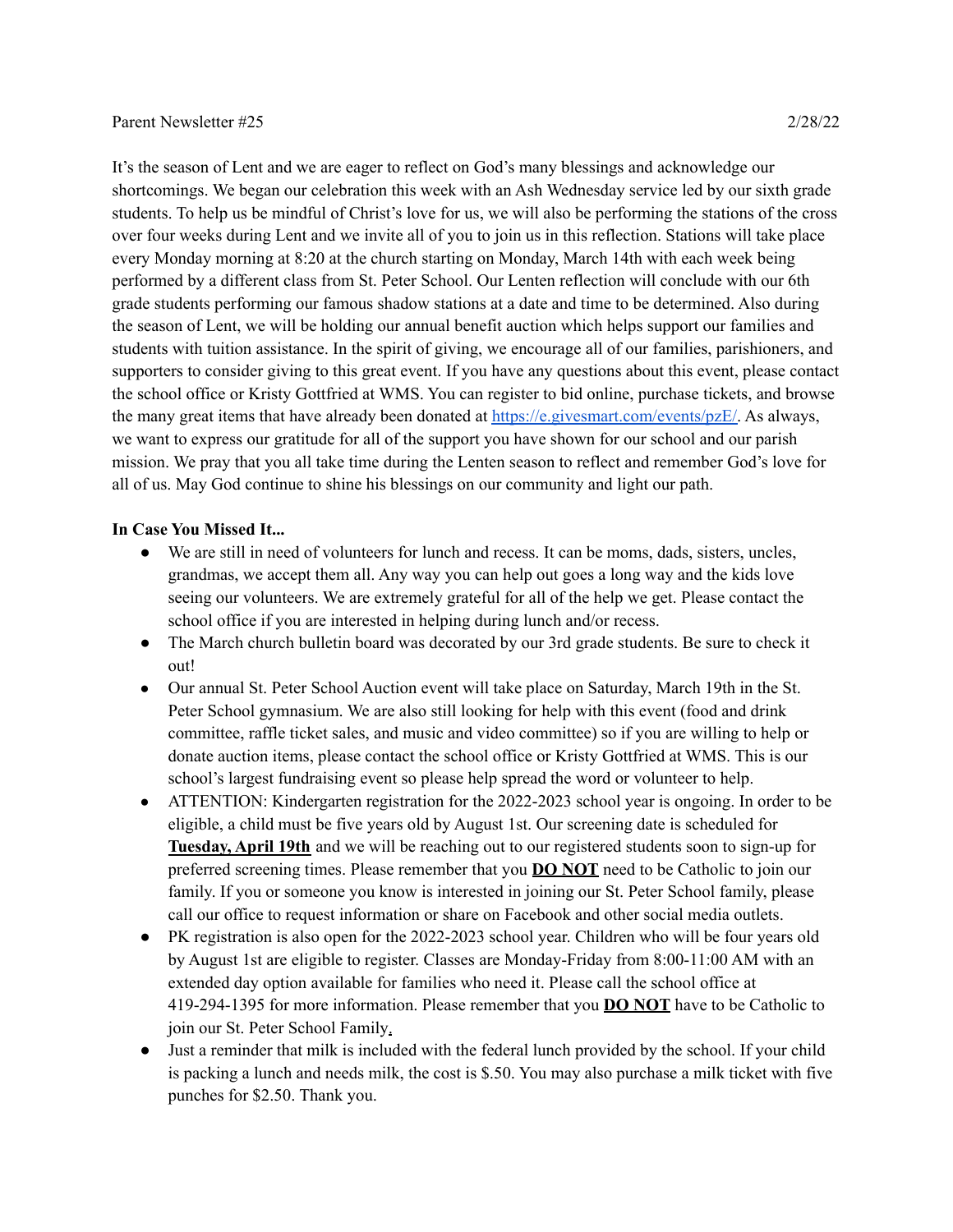## **Just Thought You Should Know…**

- The 6th grade class will be leading our liturgy service this Wednesday at 8:15. This is also Ash Wednesday and a teaching Mass as well so please prepare for a longer service. There are no longer any seating restrictions for these services so parents are welcome and encouraged to attend. These services will also be live streamed on our school Facebook page for those who are unable to attend.
- Spring picture day will be March 8th. We will be taking classroom photos during this session so please dress nicely even if you do not plan on purchasing Spring pictures. Order forms were sent home last week but if you need an additional one, please let us know.
- We are still selling raffle tickets for a chance to win a beautiful king size quilt handcrafted by Pat Smith. Tickets are \$1.00 a piece, 6 for \$5.00, or 13 for \$10.00. We are asking each family to sell 13 tickets and return them to the school so they can be entered into the drawing which will take place at our St. Peter School Benefit Auction on March 19th. Please contact the office with any questions you might have.
- **Scholarship Opportunity:** The 2022 EdChoice Expansion Scholarship application window is now open for any family that is interested in tuition assistance. The EdChoice Expansion Scholarship provides vouchers for students with household income levels at 250% or below the Federal Poverty Guidelines. The EdChoice Expansion Scholarship amount is typically around \$4650 per student in grades  $K - 8$ . For more information about the EdChoice Scholarship Expansion Program please visit [education.ohio.gov/edchoice](http://education.ohio.gov/Topics/Other-Resources/Scholarships/EdChoice-Scholarship-Program). We encourage any family who might qualify for this scholarship to apply. If you have any questions, please contact the school office.
- **Scholarship Opportunity:** The application window for the Northwest Ohio Scholarship Fund is now open for any family wishing to apply for tuition assistance. We strongly encourage any family who is interested in tuition assistance, to please apply. Please visit the website <https://nosf.org/> or contact the school office for more information.
- The Knights of Columbus will again be hosting Friday fish frys starting March 4th and running through Lent. Doors open at 6:00 at the K of C Hall.
- Mark your calendars. Our annual St. Peter School Bike Ride will take place on Friday, May 13th. More information will be upcoming so please stay tuned
- As part of our annual Diocesan requirement, we will be conducting our Teaching Safety lessons in the near future. These lessons teach our students about the importance of safe touching, boundaries, and being respectful of others. If you would like to opt-out of these lessons, you may do so. Information and opt-out forms will be sent home soon so please be sure to check for them.
- Our next For the Love of Pete drawing will take place on March 1st. There are still tickets available to get entered into next month's drawing. Please contact the school if you would like to purchase a ticket. Ticket price is \$100. Thanks so much to all who have participated so far.
- This is just a friendly reminder that when dropping off students in the morning, please refrain from parking in the designated bus drop off zone beside the school. Please utilize the parking area beside the drop off zone or use the drive-through drop-off. Thank you for your cooperation.
- Happy Birthday this week to: Sophia C. (5) and Aniston V. (1)
- Please check the school website at [www.stpeterupper.com](http://www.stpeterupper.com) for latest updates, schedules, or changes.